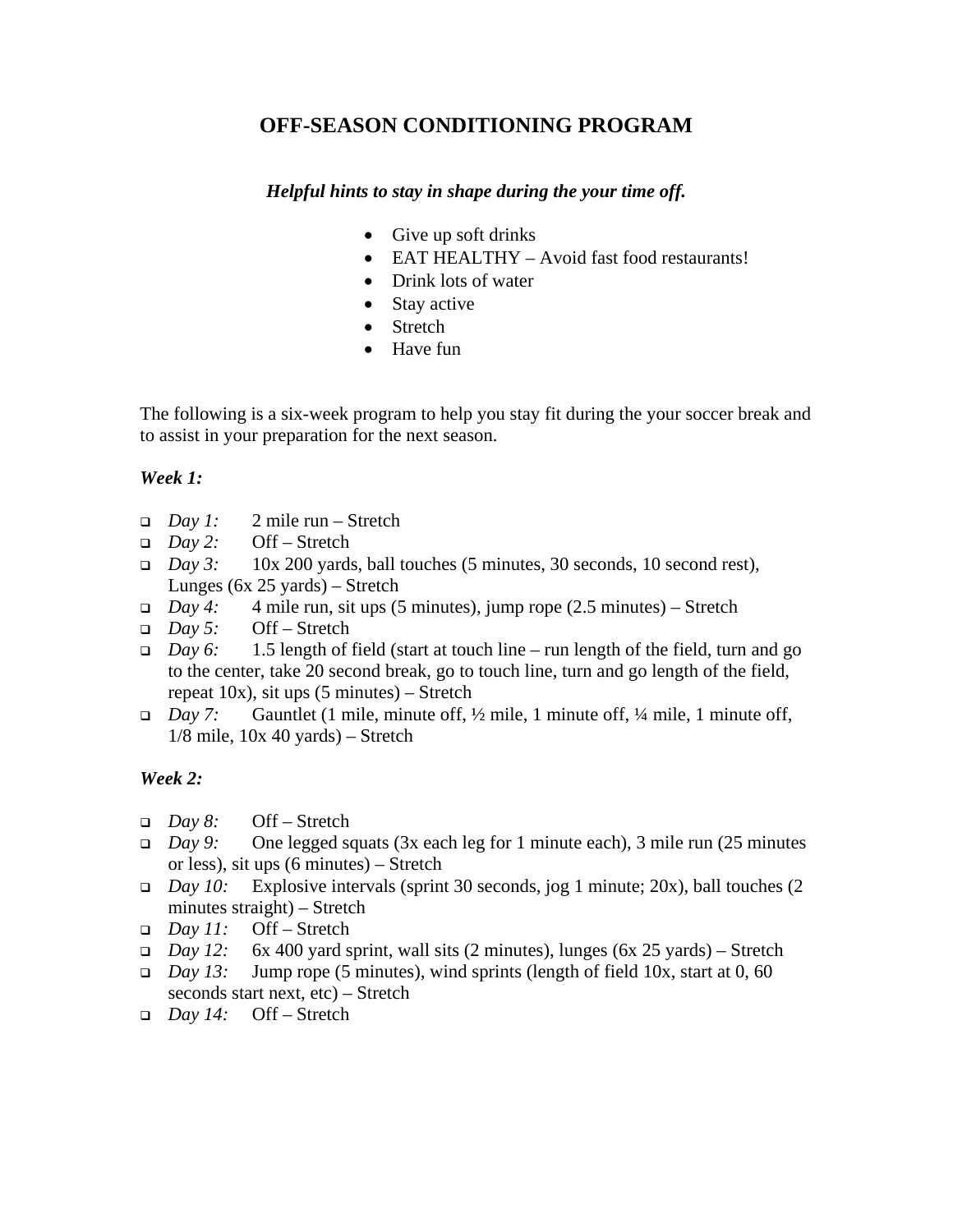## *Week 3:*

- *Day 15:* 2 mile run (under 12 minutes), wall sits (2 minutes) Stretch
- *Day 16:* Ladders-100 yards to 1 mile (sprint 100 yards, jog 100 yards, sprint 200 yards, jog 200 yards, sprint 400 yards, jog 400 yards, sprint 800 yards, jog 800 yards, sprint 1 mile, jog 1 mile, back down 800, 400, 200, 100) – Stretch
- *Day 17:* Off Stretch
- *Day 18:* Standing Squats (no weight 3x for three minutes), 4x 800 yards sprint  $(3:1)$  – Stretch
- *Day 19:* 20x 100 yard sprints (3:1), sit ups (8 minutes), lunges (6x 50 yards) Stretch
- *Day 20:* Off Stretch
- *Day 21:* 4 mile run (under 36 minutes) Stretch

## *Week 4:*

- *Day 22:* Gauntlet Stretch
- *Day 23:* Off Stretch
- *Day 24:* Sit ups (8 minutes), jump rope (7.5 minutes), Spring width of the field (job backwards the width, 5x), Stadiums/steps (45 seconds up, 60 seconds down, 10x) - Stretch
- *Day 25:* Lunges (8x 50 yards), 5 mile run (under 40 minutes) Stretch
- *Day 26:* Off Stretch
- *Day 27:* Sit ups (10 minutes), ball touches (3x 1 minute), 2 mile run (under 12 minutes) – Stretch
- *Day 28:* 1 legged squats (4x each leg for 1 minute), Ladders Stretch

## *Week 5:*

- *Day 29:* Off Stretch
- *Day 30:* Sit ups (8 minutes), suicides (5 cones width of the field, 10x), 1 mile sprint – Stretch
- *Day 31:* 6 mile jog (60 minutes at the most) Stretch
- *Day 32:* Off Stretch
- *Day 33:* 2 mile run (within 12 minutes), jump rope (10 minutes) Stretch
- $Day 34$ : Lunges (25 yards, 5x), intervals (sprint 30 seconds, jog 15 seconds, 15x) Stretch
- *Day 35:* Off Stretch